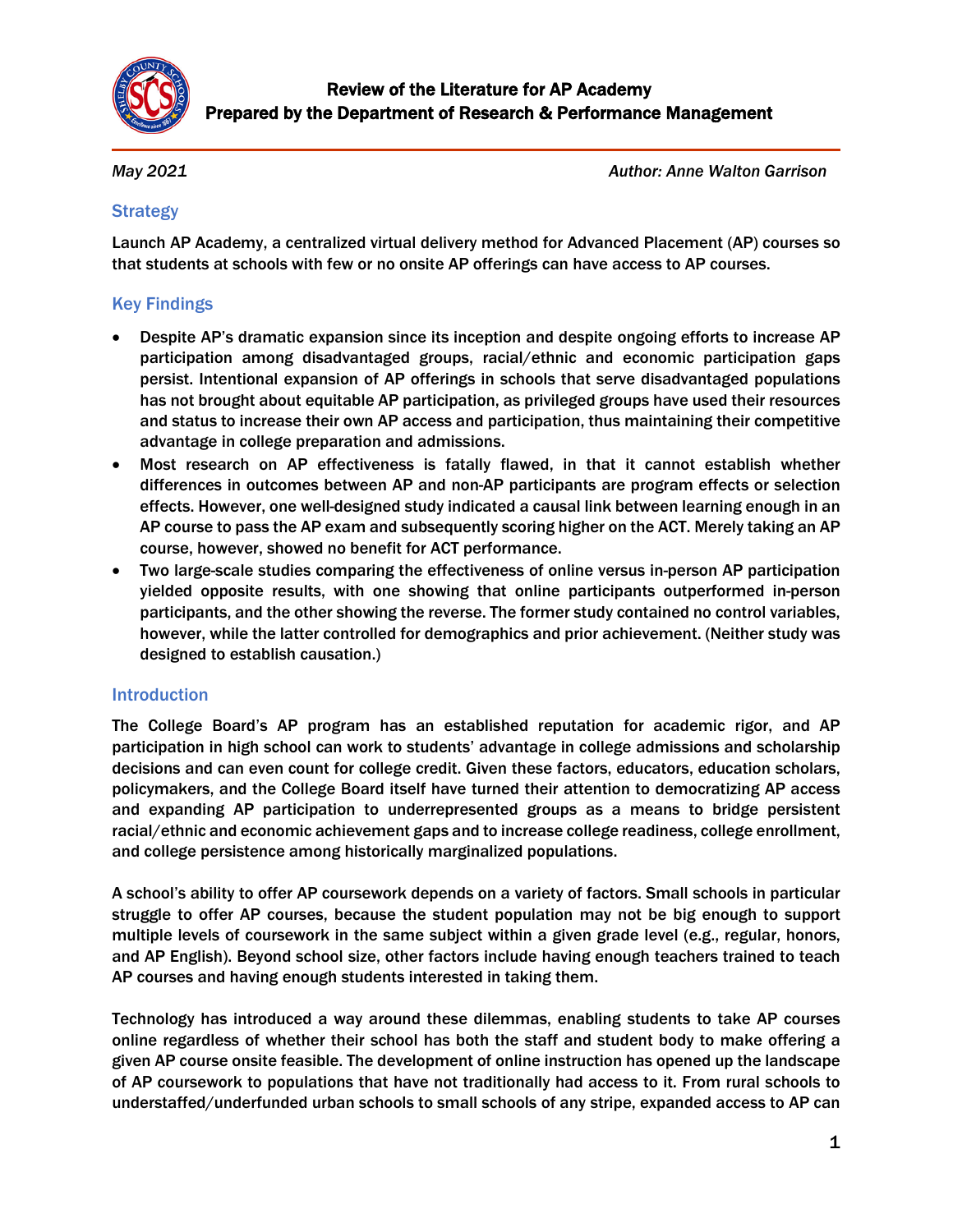

now be achieved without juggling limited resources and making difficult tradeoffs. As policymakers seek to increase AP equity through online course offerings, it would be helpful to consider studies examining the effectiveness of this strategy.

## Overview of the Literature

Unfortunately, the scholarly literature does not contain many high-quality, independent studies focused specifically on the effectiveness of and/or best practices for broad-access online AP courses. For the most part, the literature pertinent to this topic requires surveying scholarship from three areas of inquiry: effectiveness of the AP program, effectiveness of online instruction, and access to AP courses. Some studies may bridge two of the three subject areas, but studies considering all three in tandem are scant. Thus, this literature review considers studies from all three areas, with priority given to studies that treat at least two of the three topics together.

#### Tension Between AP Access and Effectiveness

In a recent review<sup>[1](#page-4-0)</sup> of the AP literature entitled "Advanced Placement: The Dual Challenge of Equal Access and Effectiveness" Kolluri (2018) explored the tension between the somewhat competing goals of expanding AP access and maintaining AP's academic rigor. The author noted that while AP was once the province of elite students at elite schools, participation in AP has grown steadily since its inception. However, the rise in AP participation has been accompanied by a decline in AP exam scores and a weakening of the association between AP participation and success outcomes, leading many scholars to conclude that many students now taking AP are underprepared, and as such, they are not set up to benefit from the instruction.

Kolluri pointed out, however, that of the many quantitative studies included in his literature review, only one[2](#page-4-1) employed a quasi-experimental design; the rest were correlational and thus could not establish causation. The extant studies on AP effectiveness thus may not have successfully ruled out the influence of student-level and school-level characteristics that affect both AP participation and outcomes such as AP exam performance and college success.

Indeed, the methodological shortcomings of research on AP effectiveness was a focal point in another review of the literature<sup>[3](#page-4-2)</sup> published around the same time. Warne (2017) noted that earlier studies simply compared AP students to non-AP students while controlling for few or no confounding variables. Later studies have tended to control for many more student- and school-level variables that would affect both AP participation and outcomes, resulting in much weaker associations than had been found in the studies that lacked such controls.

Warne also pointed out that merely controlling for confounding variables does not indicate a causal impact of AP on college success or other desired outcomes, noting that only a randomized control trial could do so conclusively, and that none had ever been implemented for the AP program. Thus, the question remains as to whether the somewhat better college outcomes observed among AP participants is attributable to their AP experience or to other factors such as economic, social, and cultural capital; school quality; or academic preparedness unrelated to AP coursework (to name a few).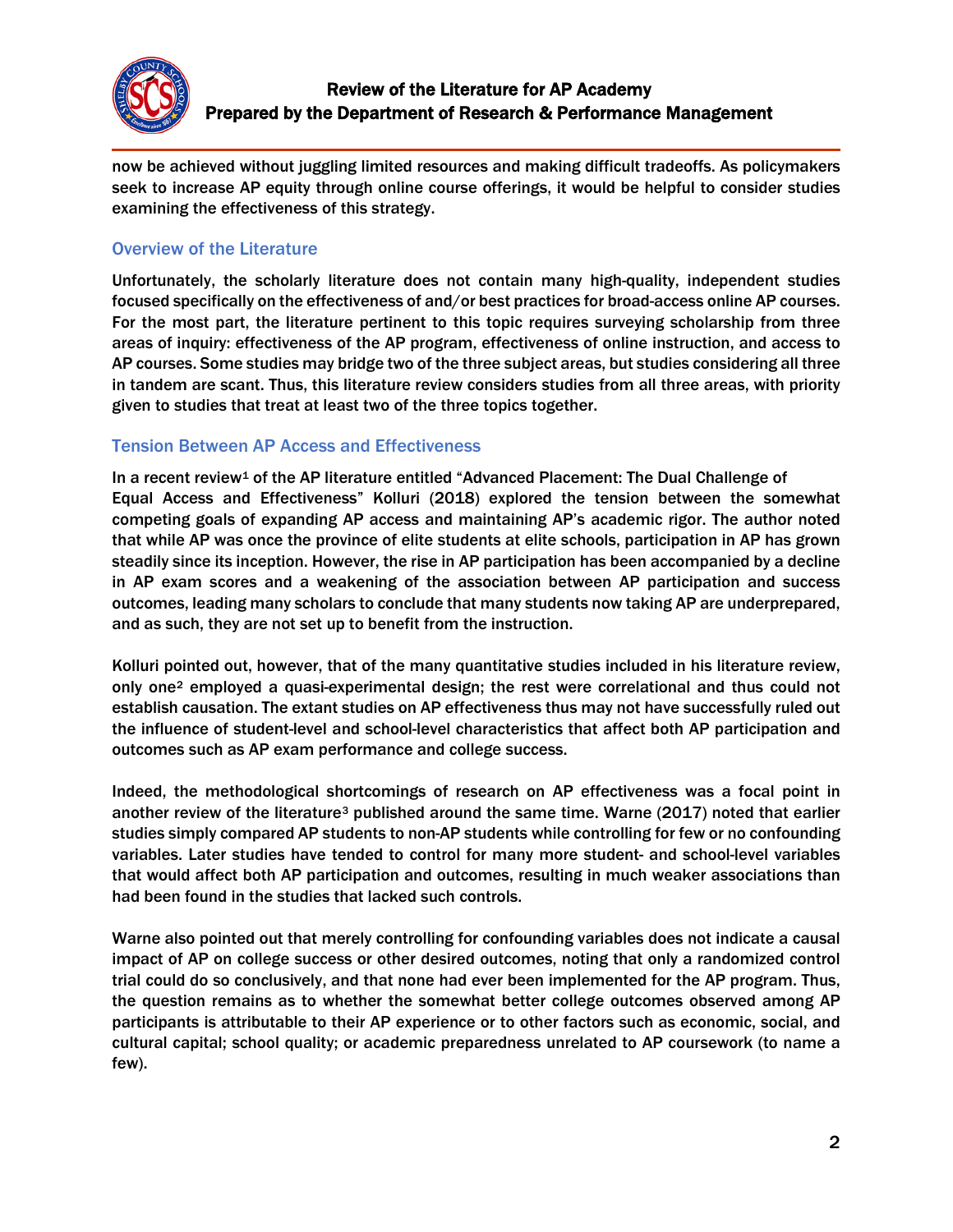

# Review of the Literature for AP Academy Prepared by the Department of Research & Performance Management

That said, one strong quasi-experimental study<sup>[4](#page-5-0)</sup> examined AP's impact on ACT scores using propensity score analysis with marginal mean weighting to match four groups of students (non-AP students, AP exam nonparticipants, AP exam non-passers, and AP exam passers) on a wide variety of demographic and academic variables. The study found little benefit to merely enrolling in an AP course. However, students who took and passed the AP exam did obtain higher ACT scores than their rigorously matched counterparts, suggesting a causal link between learning enough in an AP course to pass the AP exam and subsequently scoring higher on the ACT.

Moving back to the issue of expanding access to AP, Kolluri's (2018) literature review emphasized that racial, ethnic, and class inequities in AP access and participation still persist, despite the massive growth in AP that has taken place over the decades. Underscoring this point, a large-scale study<sup>[5](#page-5-1)</sup> of AP participation in California found that as the state attempted to expand AP access,

*California's intervention resulted in increased AP subject offerings and enrollments in high schools serving disadvantaged and less advantaged students, but these reductions in deprivation had trivial effects on inequalities, since schools serving advantaged students increased their own AP offerings and enrollments. In addition, high schools serving White and Asian students had larger increases in AP offerings and enrollments than high schools serving Black and Hispanic students (p. 1).*

In a similar vein, Schneider (2009) compiled a history of AP access and participation<sup>[6](#page-5-2)</sup> that highlighted the "difficulty of combating inequality with school reform, particularly in light of continuing moves by privileged groups to gain a measure of distinction" (p. 813). A subsequent study<sup>[7](#page-5-3)</sup> demonstrated this phenomenon, finding that high schools' programmatic and non-programmatic resources influenced college outcomes and mediated the effect of socioeconomic status on college choices. The author concluded that:

*… the fragmented secondary school system in the United States is an avenue for affluent parents to seek relative advantages for their children in terms of reportable marks of distinction (namely AP course-taking and high SAT scores) and also in terms of social influences that lead to successful applications to selective colleges. Inequalities between schools substantially explain inequalities in college destinations based on family socioeconomic status (p. 803).*

A study examining unfulfilled AP potential<sup>[8](#page-5-4)</sup> found that most students demonstrating AP potential did not fulfill it, and this was especially the case for students of color and economically disadvantaged students. Moreover, the study "did not find support for many of the student-centered reasons for forgoing AP, such as lack of motivation and constraints on time due to work or extra-curricular activities" (p. 1).

Another study[9](#page-5-5) examined Black-White gaps in AP participation within racially diverse schools and "found that an additional AP course increased the Black-White AP gap in schools by 1.1 percentage points, net of other variables" (p. 642), indicating that expanding AP course offerings alone does not bring about equitable AP participation.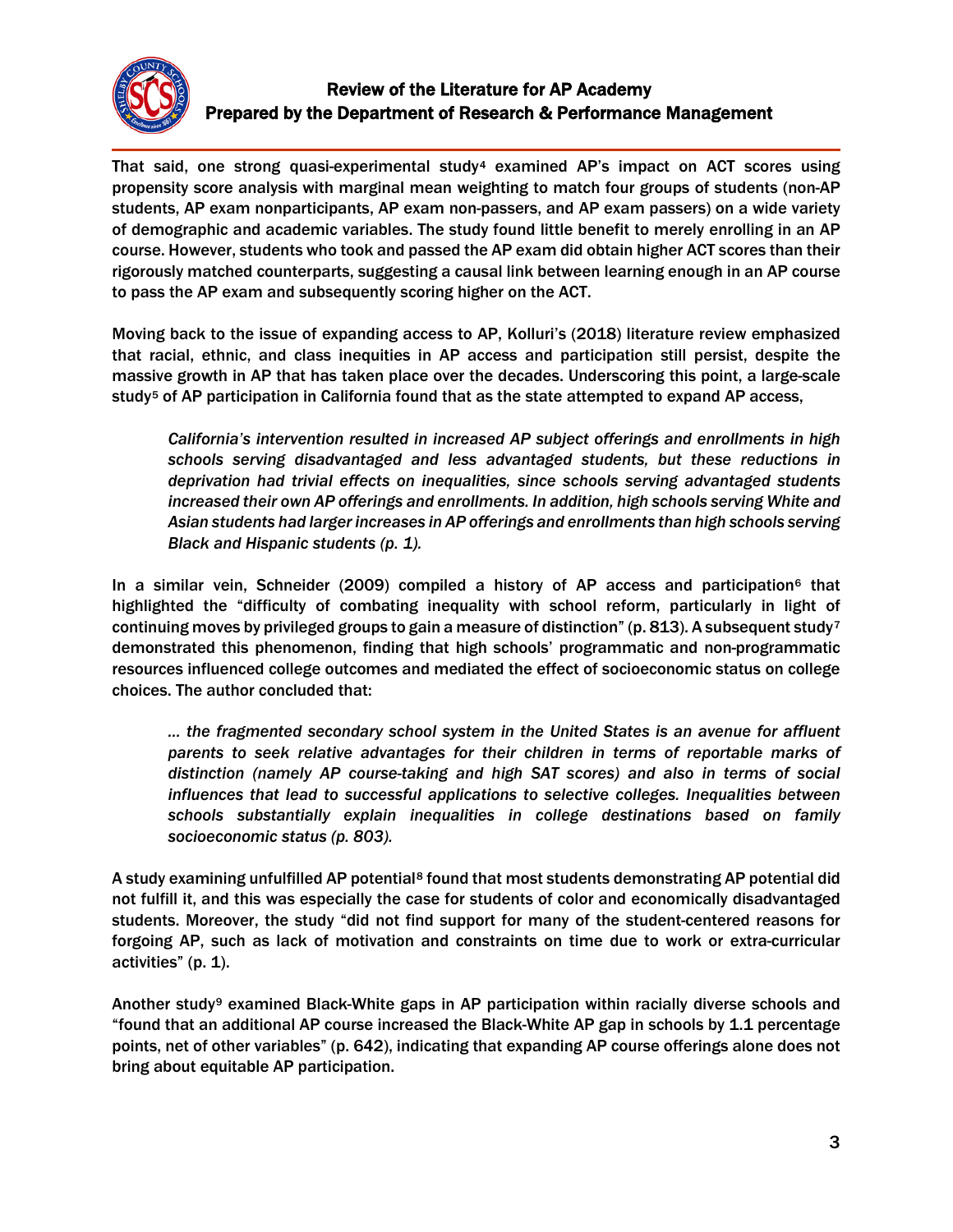

While access to AP has expanded dramatically over the years, the above overview underscores how persistent AP participation gaps can be, even in response to policies specifically designed to close them. Will the expansion of online AP programs help move the needle in ways that other policies have not?

### Online AP Programs

New York state's Virtual Advanced Placement (VAP) program aimed "to increase access to AP courses for students who would have otherwise been underrepresented in AP programs" (p. 40) $^{10}$  $^{10}$  $^{10}$ . An evaluation<sup>10</sup> of the program found that the percentage of Black students in VAP was very similar to the percentage of Black students in the state, but the proportion of Latinx students in VAP lagged their proportion within the state population. Economically disadvantaged students, English language learners, and students with disabilities all had much lower VAP participation than their respective proportions within the state would indicate. Thus, while the VAP program helped Black students reach parity, it did not do the same for other marginalized groups.

A case-study evaluation<sup>[11](#page-5-7)</sup> of an online pilot program designed to expand AP opportunities at a large urban high school in Ohio revealed an attrition rate of nearly 62%. The evaluator cited the following as being detrimental to the program: insufficient time to plan the pilot rollout; lack of support for students; and poor communication among the virtual vendor representatives, the virtual teacher, the program administrator, the program mentor, and the participating students.

As to the effectiveness of large-scale efforts to expand AP access via online course offerings, a survey of the literature yielded two studies that compared outcomes for students in the online program to those receiving in-person AP instruction. One of these studies<sup>[12](#page-5-8)</sup> looked at Florida Virtual School (FVS), comparing FVS students' AP exam performance to that of non-FVS students (i.e., to students in sitebased AP courses). The FVS students outperformed the non-FVS students, but given that no control variables were employed, one cannot conclude that the differences were program effects rather than selection effects.

The other study[13](#page-5-9) considered AP courses offered through Virginia Virtual (VVA). Here is a summary of the findings:

*After controlling for demographic and prior achievement differences, students in face-to-face courses were more likely to score higher and demonstrate proficiency on SOL [stateadministered achievement tests] and AP exams than students taking the same courses through VVA across most subject areas. Because the study design was correlational, additional research is needed to determine whether the difference in performance is due to the characteristics of the students in online courses, aspects of the VVA program itself, or some other factor such as students' reasons for enrolling in the course or the supports available in their local schools (p. 1).*

As for research focusing on the implementation of online AP, one study<sup>[14](#page-5-10)</sup> examined the role of the facilitator in the teacher-facilitator model of online instruction. In this model, an online teacher delivers instruction virtually while a facilitator is onsite to help troubleshoot technical problems, proctor exams, monitor student progress, and provide a supportive learning environment for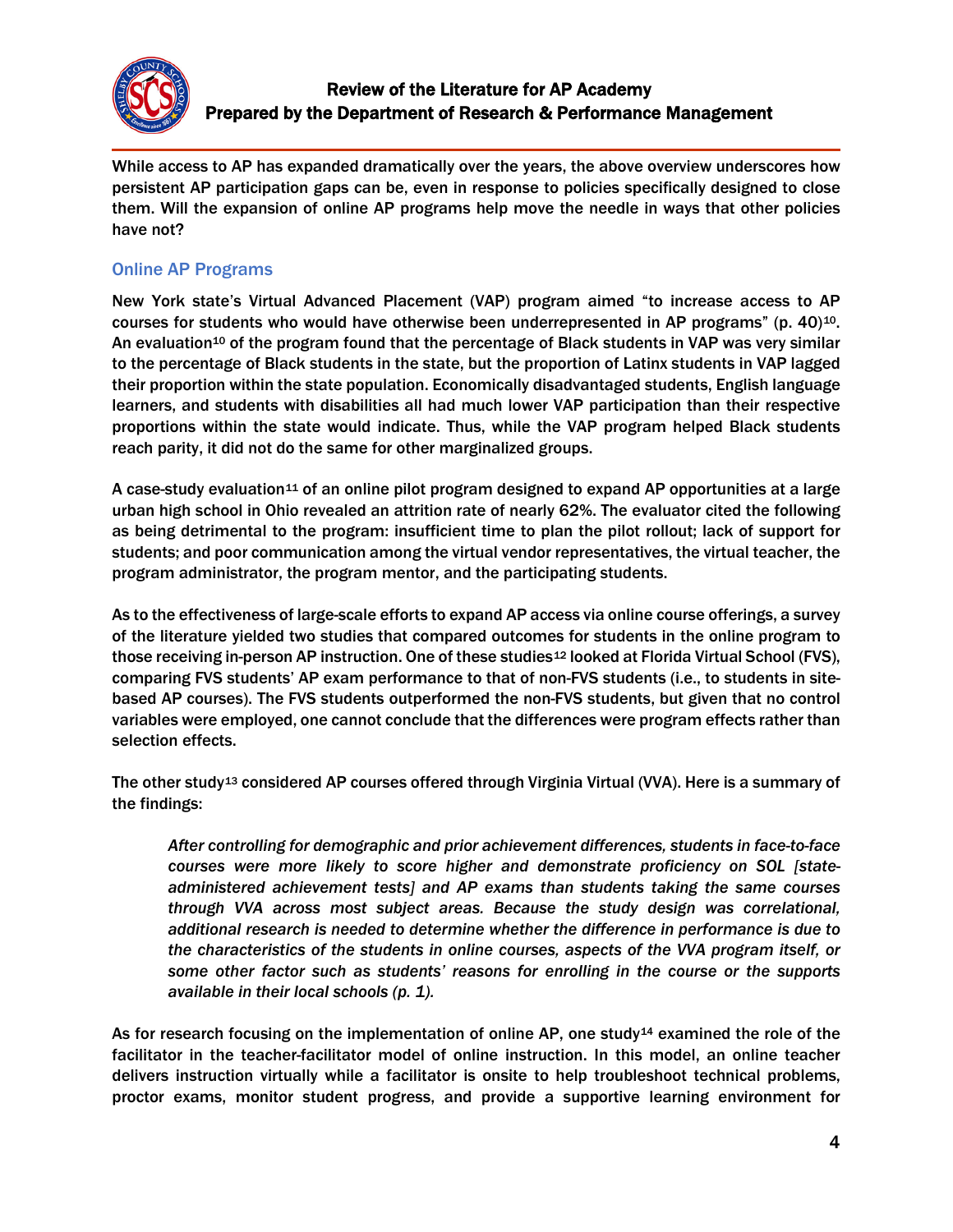

students. One emergent theme from this qualitative study was the perception among facilitators that teacher-student interactions could be improved. Another theme was the inadvertent overlap that can develop between the roles of the online AP teacher and the onsite facilitator, such that facilitators sometimes find themselves delivering direct AP instruction, which is beyond their purview and their training.

Another qualitative study<sup>[15](#page-5-11)</sup> probed teachers' and students' perceptions about online interactions within a statewide Virtual Advanced Placement program. The study found that while teachers had a generally positive appraisal of the online interactions within their courses, students' perceptions were more mixed.

<span id="page-4-2"></span><sup>3</sup> Warne, R. T. (2017). Research on the academic benefits of the Advanced Placement program: Taking stock and looking forward. *SAGE Open*, *7*(1), 2158244016682996.

<sup>4</sup> Warne, R. T., Larsen, R., Anderson, B., & Odasso, A. J. (2015). The impact of participation in the Advanced Placement program on students' college admissions test scores. *The Journal of Educational Research*, *108*(5), 400–416.

<sup>5</sup> Klugman, J. (2013). The Advanced Placement arms race and the reproduction of educational inequality. *Teachers College Record*, *115*(5), 1–34.

<sup>6</sup> Schneider, J. (2009). Privilege, equity, and the Advanced Placement program: Tug of war. *Journal of Curriculum Studies*, *41*(6), 813–831.

<sup>7</sup> Klugman, J. (2012). How resource inequalities among high schools reproduce class advantages in college destinations. *Research in Higher Education*, *53*(8), 803–830.

<sup>8</sup> Rodriguez, A., & Hernandez-Hamed, E. (2020). Understanding unfulfilled AP potential across the participation pipeline by race and income. *Teachers College Record*, *122*(9).

<sup>9</sup> Rodriguez, A., & McGuire, K. M. (2019). More classes, more access? Understanding the effects of course offerings on Black-White gaps in Advanced Placement course-taking. *The Review of Higher Education*, *42*(2), 641–679.

<sup>10</sup> Fenty, N. S., & Allio, A. (2017). Using distance learning to impact access of diverse learners to Advanced Placement programs. *Quarterly Review of Distance Education*, *18*(2).

<sup>11</sup> Beese, J. (2014). Expanding learning opportunities for high school students with distance learning. *American Journal of Distance Education*, *28*(4), 292–306.

<sup>12</sup> Johnston, S., & Barbour, M. K. (2013). Measuring success: Examining achievement and perceptions of online advanced placement students. *American Journal of Distance Education*, *27*(1), 16–28.

<span id="page-4-0"></span><sup>1</sup> Kolluri, S. (2018). Advanced Placement: The dual challenge of equal access and effectiveness. *Review of Educational Research, 88*(5), 671–711.  $\overline{a}$ 

<span id="page-4-1"></span><sup>2</sup> Parker, W., Mosborg, S., Bransford, J., Vye, N., Wilkerson, J., & Abbott, R. (2011). Rethinking advanced high school coursework: Tackling the depth/breadth tension in the AP U.S. government and politics course. *Journal of Curriculum Studies*, *43*, 533–559.